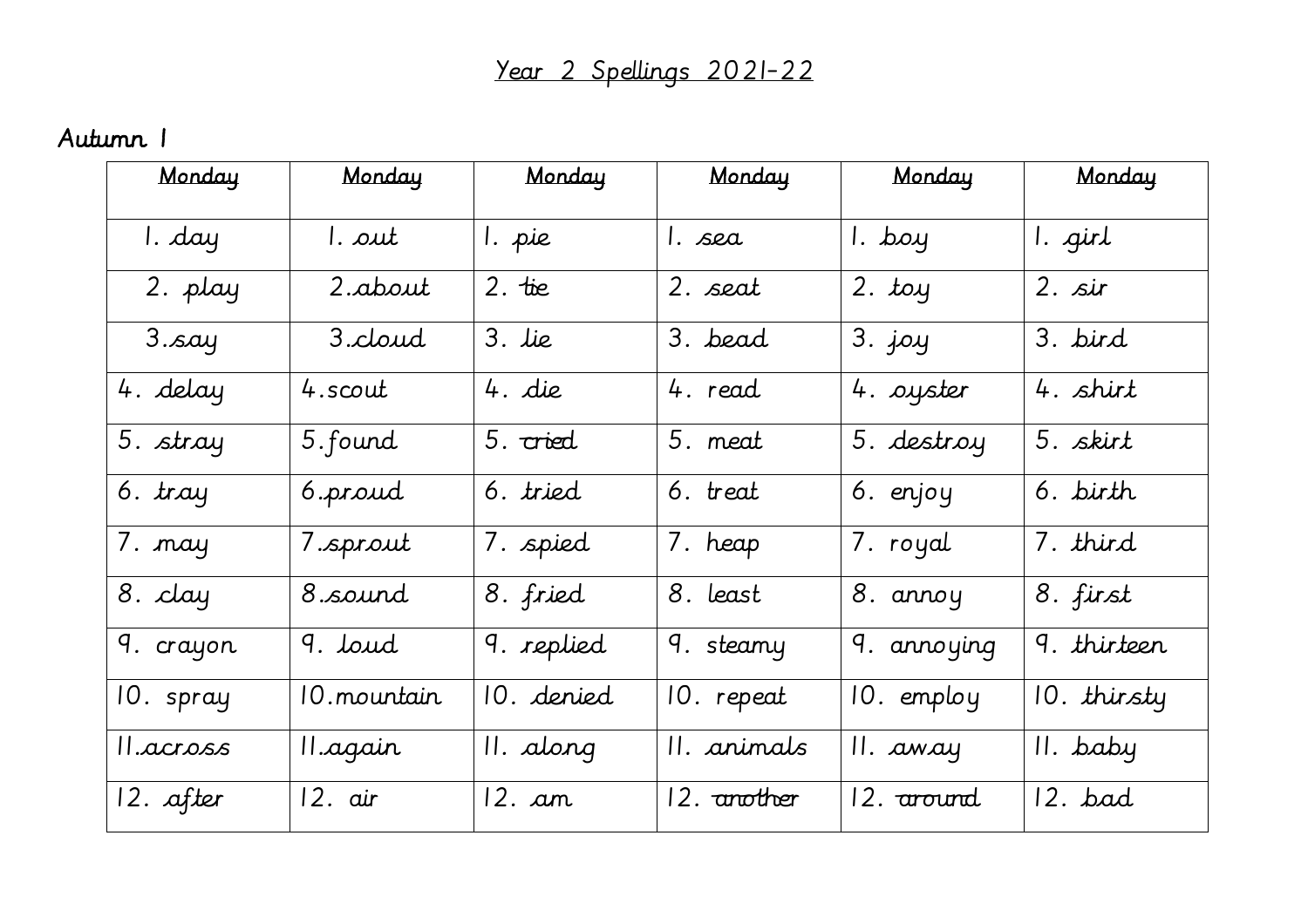| Monday      | Monday                | Monday                    | Monday     | Monday            | Monday            |
|-------------|-----------------------|---------------------------|------------|-------------------|-------------------|
| 1. clue     | l. saw                | 1. phonics                | 1. blew    | $l.$ toe          | I. haul           |
| 2. blue     | 2. paw                | 2. dotphin                | 2. chew    | $2.$ doe          | 2. launch         |
| 3. glue     | 3. xaw                | 3. elephant               | 3. grew    | $3.$ foe          | 3. haunt          |
| 4. true     | 4. claw               | 4. prophet                | 4. drew    | $4.$ $MOP$        | 4. haunted        |
| 5. flue     | $\overline{5}$ . jaw  | 5. phone                  | 5. screw   | 5. tomatoes       | 5. August         |
| 6. issue    | $6.$ lawn             | 6. phrase                 | 6. crew    | $6.$ heroes       | 6. author         |
| 7. tissue   | 7. yawn               | 7. alphabet               | 7. brew    | 7. potatoes       | 7. automatic      |
| 8. rescue   | 8. law                | 8. trophy                 | 8. flew    | 8. birds          | 8. taught         |
| 9. due      | 9. shawl              | 9. triumph                | 9. threw   | 9. boat           | 9. cat            |
| 10. argue   | 10. drawer            | 10.rephew                 | 10. knew   | IO. book          | 10. clothes       |
| II. bear    | II. bed               | $\overline{\Pi}$ . before | II. best   | $II.$ box         | $II. \text{cold}$ |
| 12. because | $\overline{1}2.$ been | 12. began                 | 12. better | $12.$ $\tau$ an't | 12.coming         |

Autumn 2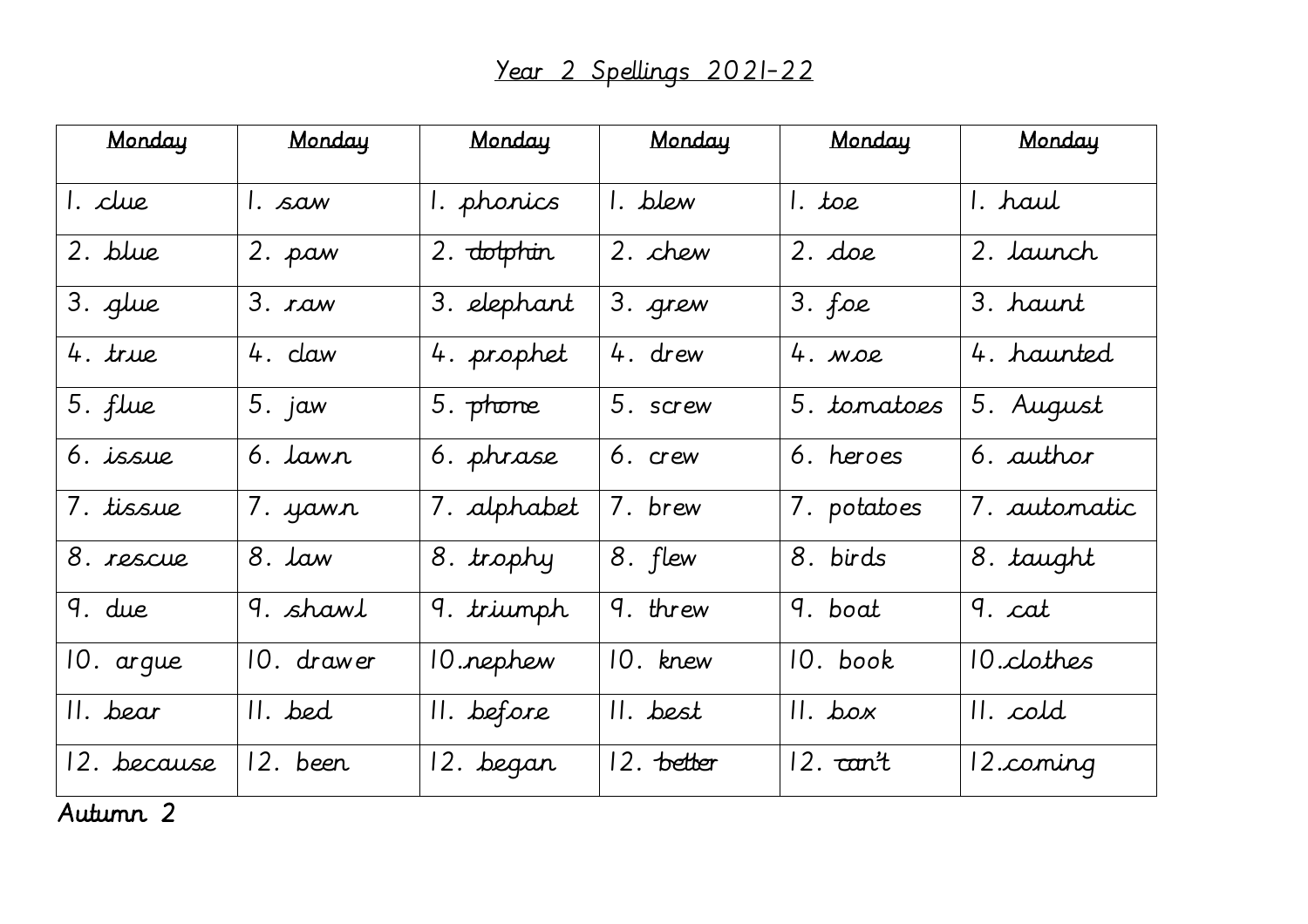| Monday       | <b>Monday</b> | Monday       | <b>Monday</b> | Monday       | Monday       |  |
|--------------|---------------|--------------|---------------|--------------|--------------|--|
| 1. donkey    | I. came       | I. these     | 1. like       | I. bone      | 1. June      |  |
| 2. money     | 2. take       | 2. even      | 2. time       | 2 pole       | 2. rude      |  |
| 3. jockey    | 3. made       | 3. theme     | 3. pine       | 3. home      | 3. flute     |  |
| 4. valley    | 4. make       | 4. scene     | 4. ripe       | 4. alone     | 4. prune     |  |
| 5. turkey    | 5. game       | 5. extreme   | 5. shine      | 5. those     | 5. rude      |  |
| 6. chimney   | 6. race       | 6. complete  | 6. slide      | 6. stone     | 6. rule      |  |
| 7. trolley   | 7. snake      | 7. Eve       | 7. prize      | 7. woke      | 7. cube      |  |
| 8. key       | 8. lake       | 8. different | 8. nice       | 8. note      | 8. huge      |  |
| 9. honey     | 9. amaze      | 9. didn't    | 9. invite     | 9. explode   | 9. tube      |  |
| 10. couldn't | 10. maze      | $10.$ door   | 10. inside    | 10. envelope | $10.$ use    |  |
| II. cried    | II. escape    | II. dragon   | II. each      | II. eggs     | II. computer |  |
| 12. dark     | 12. did       | 12. duck     | $12.$ eat     | 12. end      | 12. even     |  |

Spring

1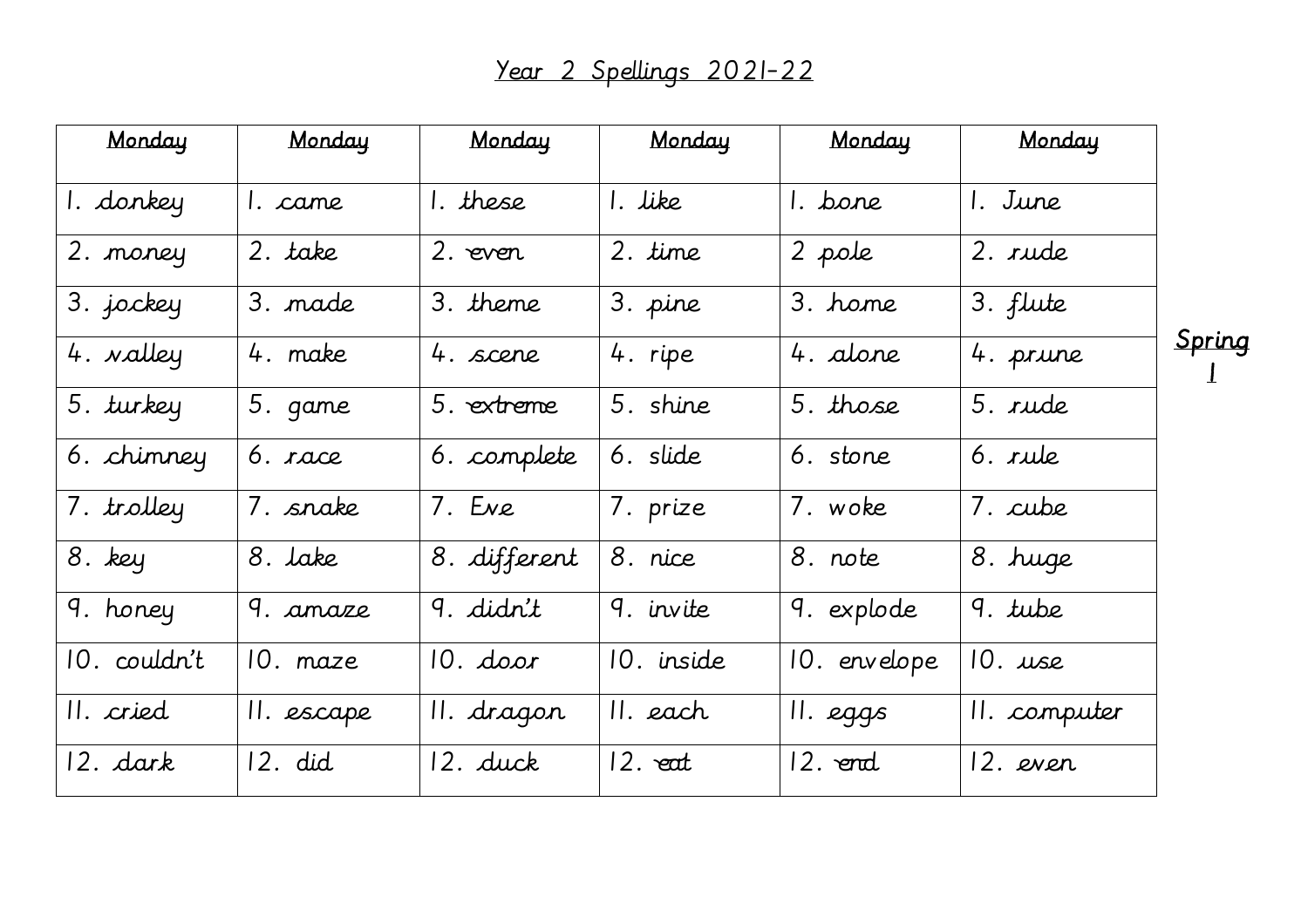| Monday       | Monday      | Monday                | Monday                | Monday       | Monday        |
|--------------|-------------|-----------------------|-----------------------|--------------|---------------|
| 1. January   | 1. stop     | 1. like               | 1. spite              | I. beauty    | 1. $f$ ly     |
| 2. February  | 2. stops    | 2. tiking             | 2. spiteful           | 2. beautiful | 2. flies      |
| 3. March     | 3. bunch    | 3. ride               | 3. mind               | 3. mercy     | $3.$ $cry$    |
| 4. April     | 4. bunches  | 4. riding             | 4. mindful            | 4. merciful  | 4. cries      |
| 5. May       | 5. dish     | $\overline{5}$ . bone | 5. wonder             | 5. plenty    | $5.$ try      |
| 6. June      | 6. dishes   | 6. boning             | 6. wonderful          | 6. plentiful | 6. tries      |
| 7. July      | 7. thank    | 7. bake               | 7. care               | 7. bounty    | 7.baby        |
| 8. August    | 8. thanks   | 8. baking             | 8. careful            | 8.bountiful  | 8. babies     |
| 9. September | 9. crash    | 9. hike               | $\overline{9}$ . hope | 9. gran      | 9. quality    |
| 10. October  | 10. crashes | 10. hiking            | 10. hopeful           | 10. grandad  | 10. qualities |
| II. November | II. match   | II. wave              | 11.doubt              | II. great    | 11. everyone  |
| 12. December | 12. matches | 12. waving            | 12. doubtful          | 12. green    | 12. eyes      |

Spring 2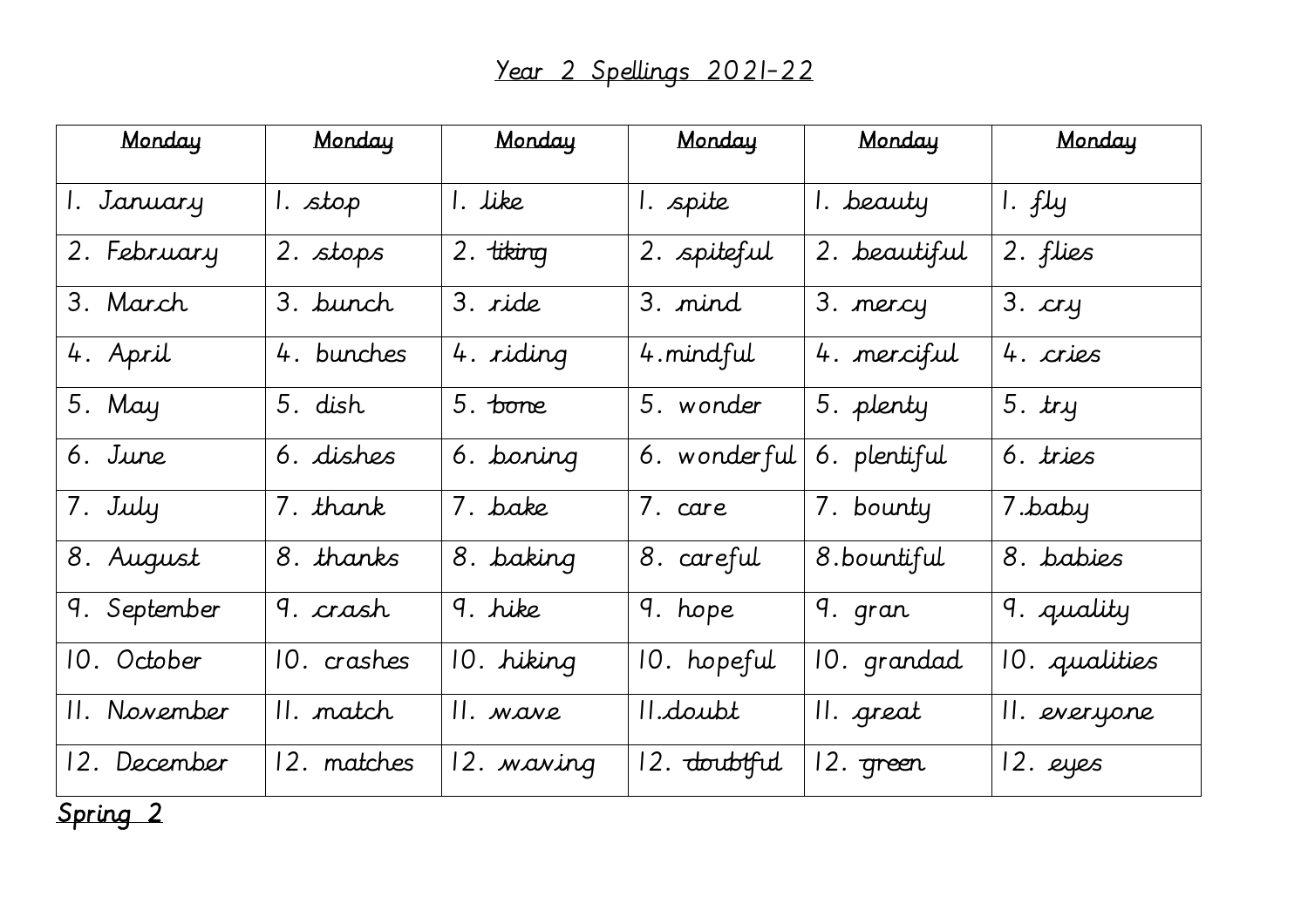| Monday       | Monday      | Monday             | Monday                 | Monday         | Monday           |
|--------------|-------------|--------------------|------------------------|----------------|------------------|
| 1. stop      | I. mad      | 1. lucky           | 1. write               | 1. beautiful   | I. station       |
| 2. stopping  | 2. madder   | 2. tuckier         | 2. written             | 2. careful     | 2. fiction       |
| 3. hop       | 3. maddest  | 3. <i>Juckiest</i> | 3. wrote               | 3. cheerful    | 3. motion        |
| 4. hopping   | 4. $flat$   | 4. messy           | 4. wrong               | 4. delightful  | 4. fraction      |
| 5. рор       | 5. flatter  | 5. messier         | 5. wrap                | 5. grateful    | 5. national      |
| 6. popping   | 6. flattest | 6. messiest        | 6. wrist               | 6. joyful      | 6. section       |
| 7. drop      | 7. hot      | 7. busy            | 7. wreck               | 7. powerful    | 7. addition      |
| 8. dropping  | 8. hotter   | 8. busier          | 8. wrestle             | 8. thoughtful  | 8. subtraction   |
| 9. flop      | 9. hottest  | 9. busiest         | 9. wriggle             | 9. wonderful   | 9. potion        |
| 10. flopping | $10.$ $fat$ | 10. frosty         | 10. wrapping           | 10. plentiful  | 10. option       |
| II. shop     | II. fatter  | II. frostier       | $\overline{  }$ . here | 11.thoughtless | II. introduction |
| 12. shopping | 12. fattest | 12. frostiest      | 12. hear               | 12. carebess   | 12. solution     |

Summer 1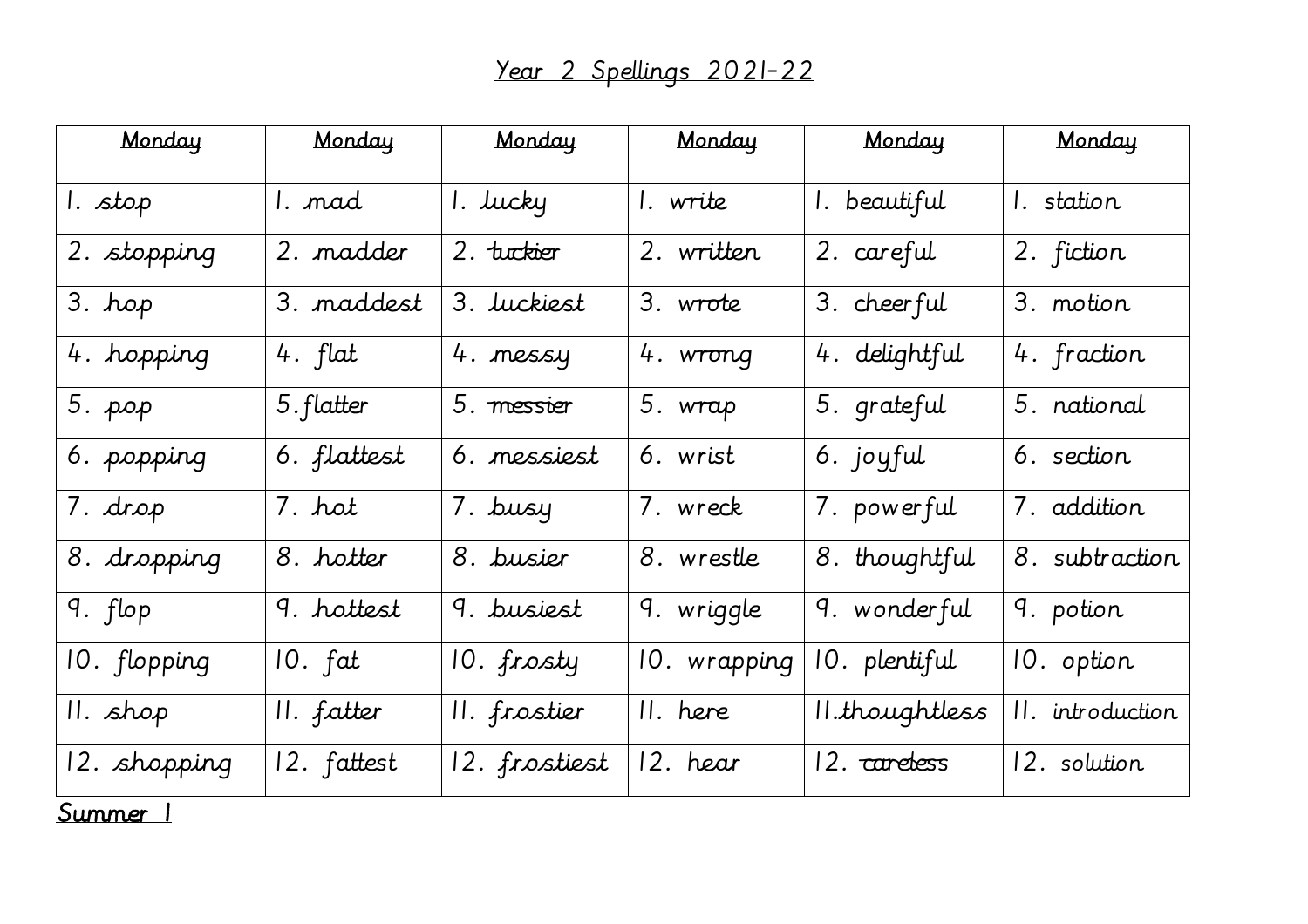| Monday       | Monday      | Monday      | Monday                   | Monday       | Monday         |
|--------------|-------------|-------------|--------------------------|--------------|----------------|
| l. agree     | 1.cycle     | 1. happy    | I.fortunately            | 1. slowly    | 1. poisonous   |
| 2. disagree  | 2. recycle  | 2. unhappy  | 2. happily               | 2. easily    | 2. dangerous   |
| 3. appear    | 3. appear   | 3. kind     | 3. sadly                 | 3. happily   | 3. famous      |
| 4. disappear | 4. reappear | 4. unkind   | 4. hastily               | 4. quietly   | 4. glamorous   |
| 5. nount     | 5. appoint  | 5. friendly | 5. unluckily             | 5. angrily   | 5. enormous    |
| 6. dismount  | 6.          | 6.unfriendy | 6. suddenly              | 6. carefully | 6. jealous     |
|              | reappoint   |             |                          |              |                |
| 7. credit    | 7. issue    | 7. tie      | 7. sulkily               | 7. nastily   | 7. mountainous |
| 8. discredit | 8. reissue  | 8.untie     | 8. thankfully            | 8. loudly    | 8. curious     |
| 9. like      | 9. tell     | $9.$ dress  | 9. nervously             | 9.completely | 9. serious     |
| 10. dislike  | 10. retell  | 10. undress | 10. slowly               | 10. sadly    | 10. obvious    |
| II. use      | II. read    | II. wind    | II. abruptly             | II. gently   | II. various    |
| 12. disuse   | 12. re-read | 12. urwind  | 12. <del>carefully</del> | 12. simply   | 12. outrageous |